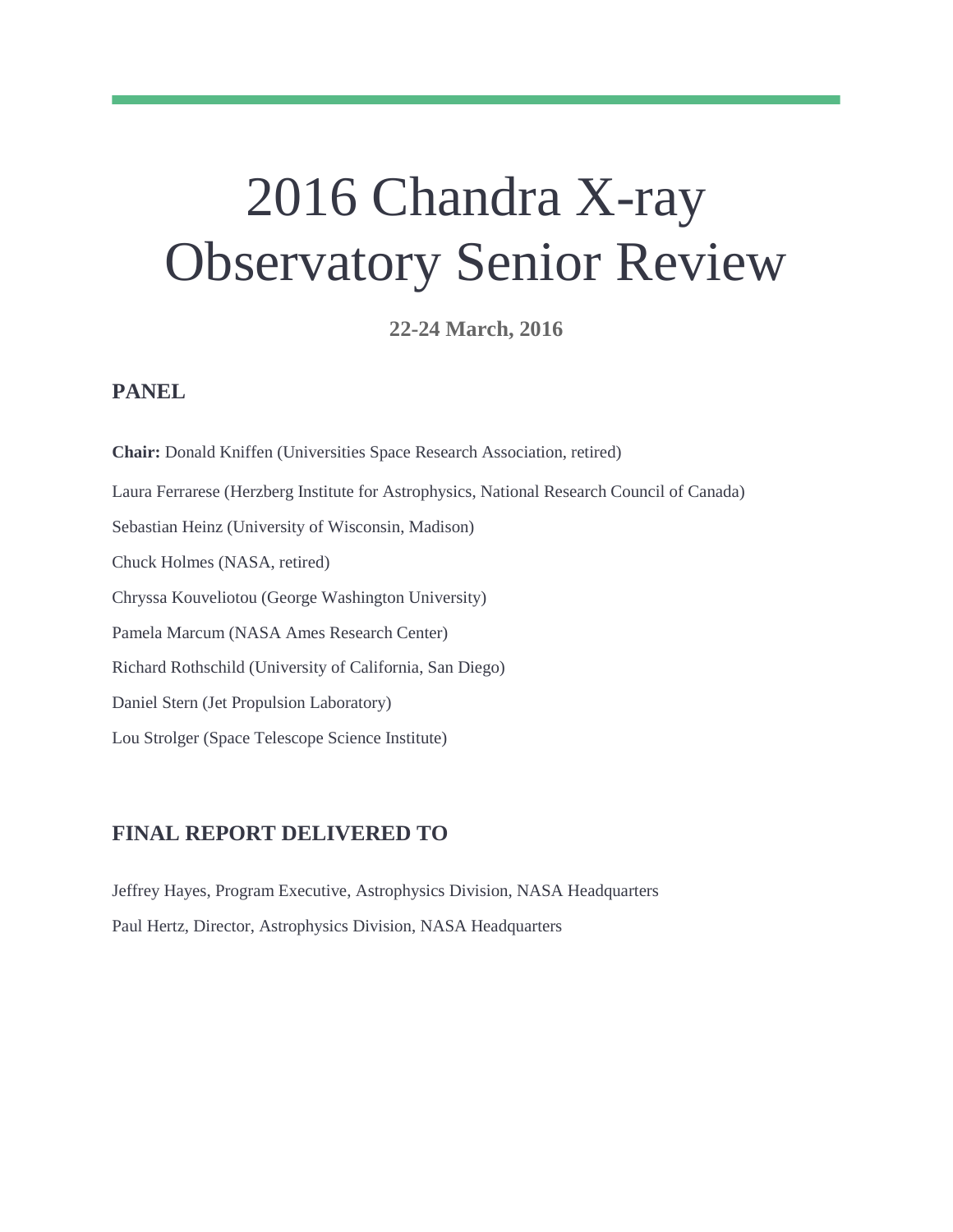## **Executive Summary**

Launched aboard the Shuttle in 1999, the Chandra X-ray Observatory (CXO) is the third of NASA's Great Observatories to be placed on orbit, and is continuing to function efficiently with a large community of users. Chandra is widely recognized for its excellent sensitivity and spatial and spectral resolution, allowing a study of very distant sources in the early universe, as well as those in our own Milky Way. Operated for NASA by the Harvard-Smithsonian Chandra X-ray Center (CXC) in Cambridge, Massachusetts, Chandra is now in its 17th year of operation. There appears to be no impediment to many more years of X-ray observations under the CXC stewardship. The 2016 Senior Review Panel enthusiastically endorses the recommendation to extend the mission through 2020 and beyond.

As an X-ray mission, Chandra provides information on the hottest and most energetic objects in the sky, both near and far. This capability has allowed a broad range of astrophysical studies from galaxies, to stars and planets (including exoplanets), as well as exploration of the behavior of matter and energy above nuclear densities. Looking to the years ahead, Chandra aims to compile a broad range of catalogs and legacy data to guide future studies in all branches of astronomy and astrophysics. More recently, emphasis have been the study of the origin and evolution of supermassive black holes and their host galaxies.

The many successes of Chandra have been due in no small measure to the dedicated and highly capable staff who continue to encourage and support users through opportunities to obtain data and observations to pursue a broad range of interests, and support the users in analyzing and publishing their findings. The staff has been very productive in developing analysis software and other tools to support their efforts. The CXC continues to be highly successful in their support of the scientific community in all phases of participation in the use of the CXO and in monitoring the Observatory and maintaining its health and safety. In the March 2016 review, the Panel developed the following responses to the charges to the 2016 Senior Review Panel described in Sections 1-6 below:

*1. Consider the Prioritized Mission Objectives (PMOs) described in the 2016 Senior Review proposal, and assess the scientific merit and expected science return of the observatory over the next 2 to 4 years.* 

The Senior Review Committee (SRC) finds that the Chandra team continues to provide excellent observatory stewardship to the community. During their presentations, the Director and the Project Scientist have convincingly demonstrated to the SRC that the Observatory is positioned to allow the community to fully utilize the CXO capabilities in the upcoming cycles. More specifically, the SRC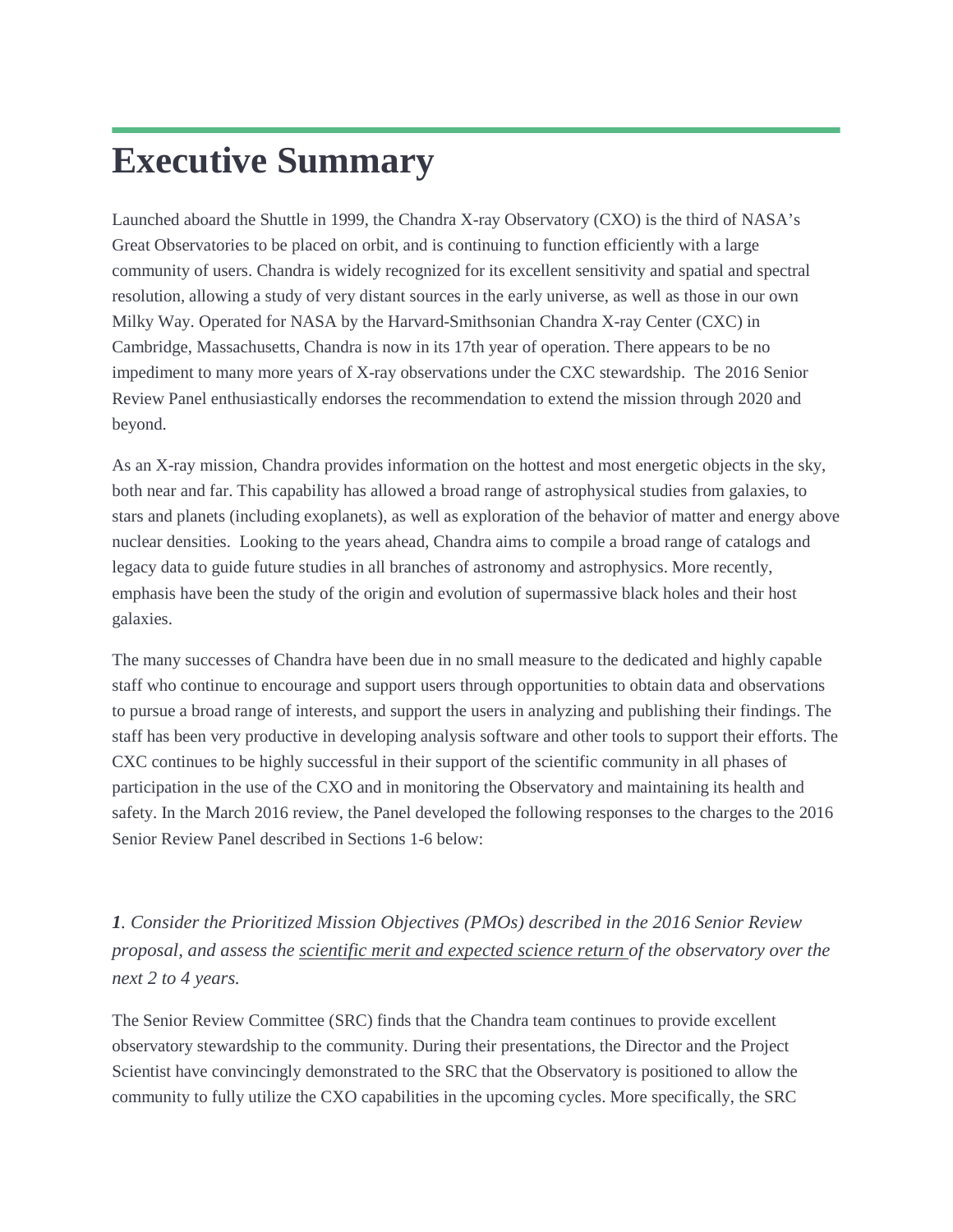acknowledges two major initiatives implemented since the 2014 Senior Review. These initiatives are expected to significantly enhance the science return of the observatory over the next 2 to 4 years.

• *The release of the second Chandra Source Catalog (CSC)*. This is an extremely important effort that will provide the scientific community with an important and valuable tool. Compared to the first version of the catalog, the number of sources will increase from 100,000 to 350,000, in part due to including data from additional years of operations and in part due to now stacking (majorly) overlapping observations, thereby increasing exposure times and sky coverage. The ensuing product will complement earlier catalogs in terms of depth, sky coverage, energy range, and temporal coverage (e.g., ROSAT, XMM-Newton, INTEGRAL). The CSC will be a unique and important database, enabling studies of a variety of astrophysical objects both on its own and in combination with other multiwavelength surveys. This is a well executed project by an expert team and the results will be one of the most significant CXO legacies. *The SRC considers this a high priority project for the next 2 years.* 

● *The establishment in Cycle 18 of the Joint Large Proposal (JLP) program.* The JLPs may be one of the most visionary recent actions of the CXC team, providing successful proposers with guaranteed Chandra observations conditional on securing additional data through proposals to other multiwavelength observatories (e.g., ALMA, HST, NOAO, NRAO, NuSTAR). The idea overcomes the hurdle of double jeopardy, in particular the problems of out of phase proposal cycles and the uncertainty of a second observatory approval without the guaranteed time of the first. While the community had largely solved this problem for smaller programs, large programs still suffered from this issue. Having conditionally approved CXO observations, scientists will be able to write stronger proposals for supporting observations across the broad suite of observatories.

Further, we expand on additional actions and concerns we feel will impact the next two years of Chandra science.

● *Flexibility in adapting to a changing landscape*. The CXC team has been very flexible and responsive in adapting the Call for Proposal to reflect the input from the Chandra User Committee (CUC) and the community to maximize scientific output. As an example, the CXC team discontinued the X-ray Visionary Program (XVP) during Cycle 18 following the recommendations of the CUC, who found that there was a large backlog of compelling and highly oversubscribed Large Programs (several 100 ks, vs. typically >1 Ms for XVPs). Relatedly, the minimum amount of time required for Large Programs was increased from 300 ks to 400 ks.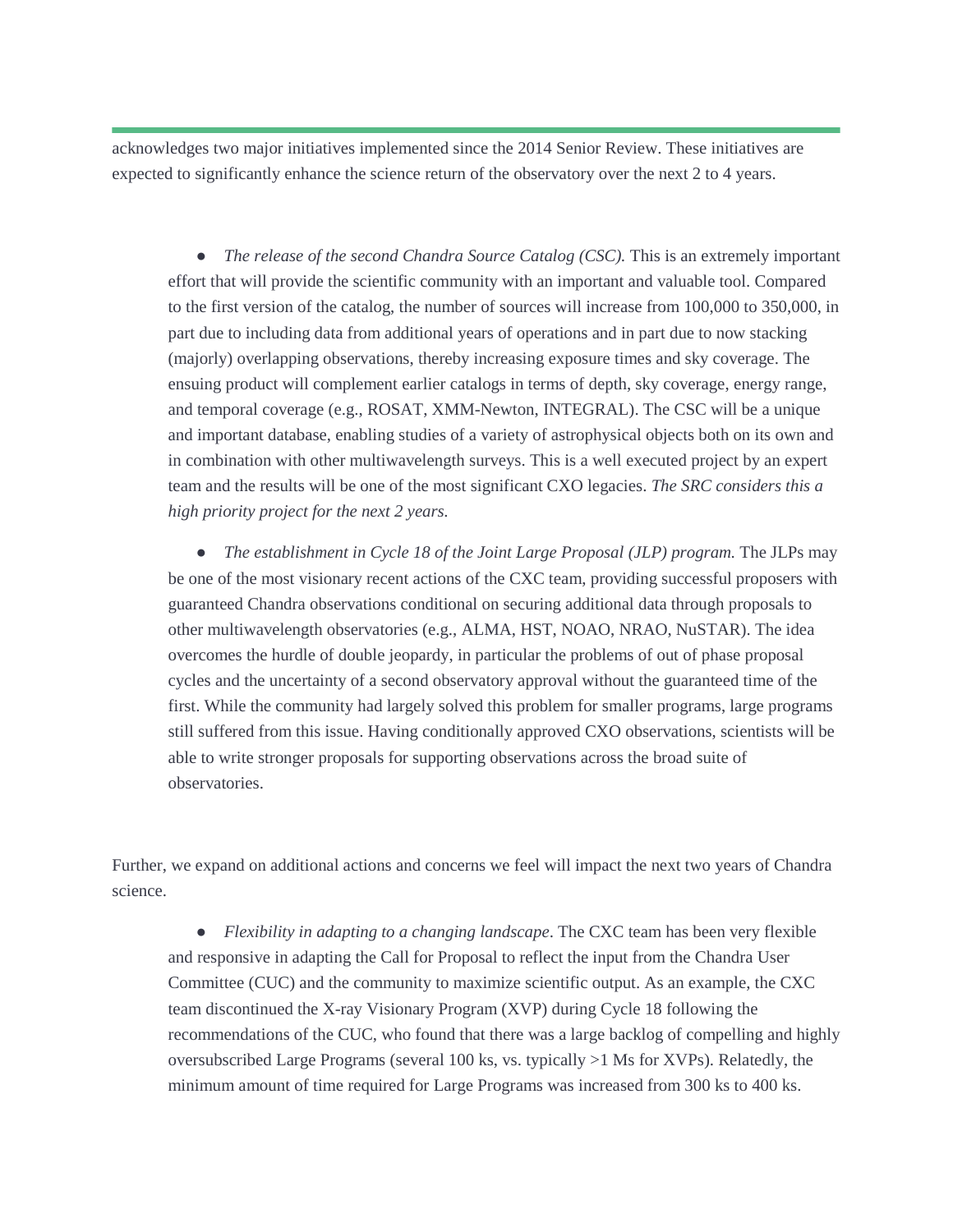● *Seamless continuation of the CXO observing program despite age-related degradation issues.* The SRC highly commends the stewardship of the CXC in avoiding losses of observing time by effective mitigation of multiple issues (see Section 4). We endorse and commend the CXC efforts to seek community input for scientific planning via workshops and white papers, and for sustaining the CXO data quality with frequent updates to data calibration and software development.

● *Positioning CXO to exploit synergies with future observatories.* CXC is planning to incorporate time from recently launched missions (Hitomi) and future missions (JWST) in future GO programs.

• *GTO allocation*. The SRP recognizes the importance of the services provided by the Instrument Teams, and strongly commends them for maintaining a highly productive and well calibrated instruments. The committee, however, would like to express concerns, similar to the ones expressed in 2010, 2012 and 2014 by the then Senior Review panels regarding the continuing allocation of 2.45 Ms/yr of GTO time, now more than 15 years after launch. This allocation represents a large percentage (11.4%) of observing time each year, and is the result of an agreement made 22 years ago, several years prior to the launch of Chandra. The allocation is set to continue through the lifetime of the mission. Included with the GTO time allocation is ~\$1.8M/yr for GTO data analysis funding. The SRP finds that publication rates related to the GTO observations are comparable to GO observation publication rates. However, the SRP has a number of concerns regarding continuation of the GTO policy. The panel believes that a thorough review and revision of this policy is warranted. The panel endorses the premise that there should be no changes to the GTO policy, where the safety and proper functioning of the instruments should might be compromised.

• *GO budget.* The SRC finds that the CXO scientific return in the next two years strongly depends on the preservation and enhancement (at least according to inflation) of the GO program budget (see Section 5 for a more detailed description).

#### *2. Assess the observatory's progress made toward achieving the PMOs described in the 2014 Senior Review proposal.*

#### **PMO 1:** *"Continue Chandra's scientific excellence and impact in accord with the top level NASA goals"*

The panel finds that Chandra continues to be a highly productive observatory with high impact on most of the science fields identified in the NASA Roadmap, the SMD Science Plan and the 2010 Decadal Survey. The observatory is operated at essentially maximum possible efficiency.

Thanks to the stewardship of the observatory and the forward-looking approach to mission operations and problem mitigation, the scientific discovery space has not been significantly affected by the increasing limitations on spacecraft operations to date.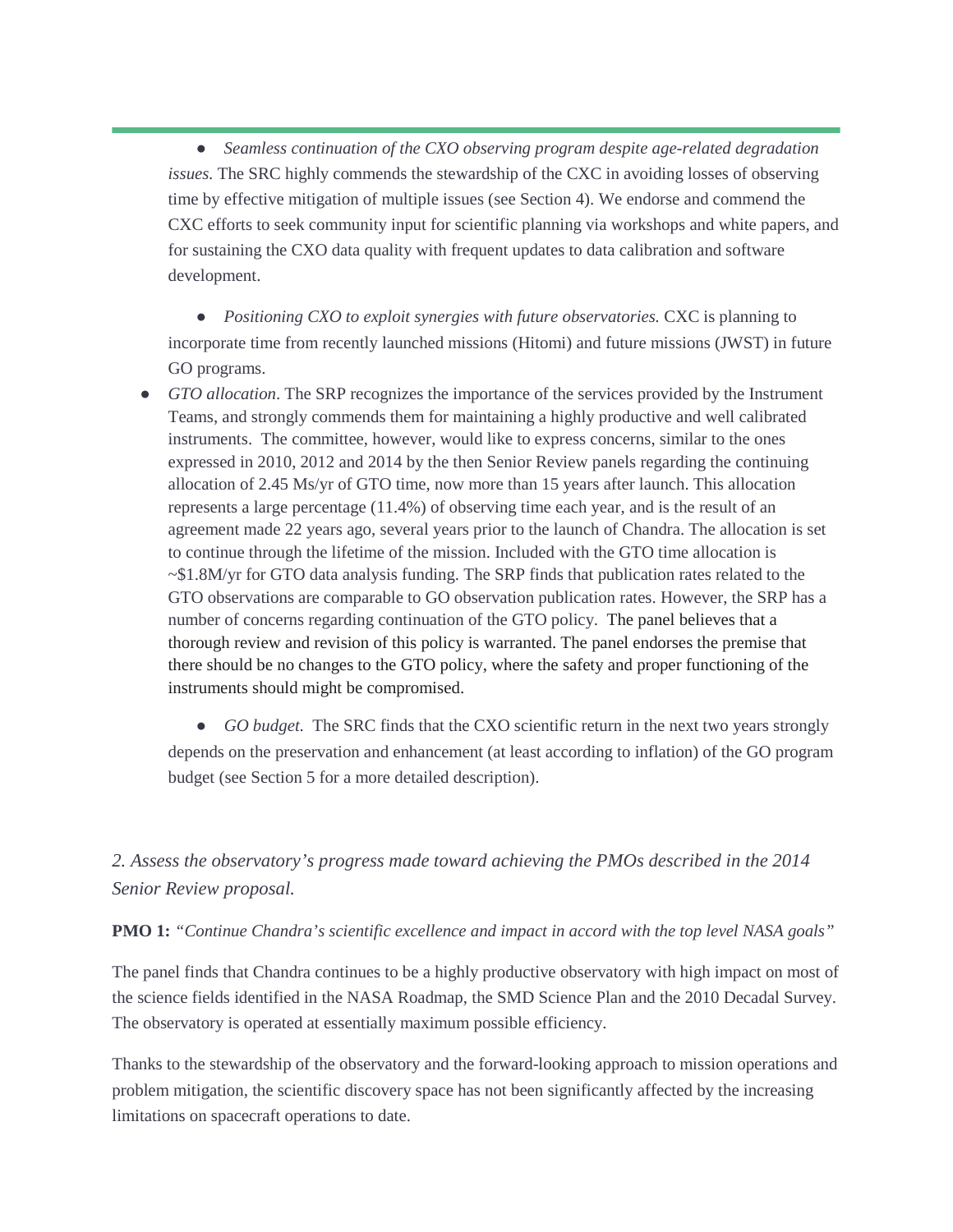The success in enabling science is well documented by the number of high-impact discoveries announced during the 2014-2016 time frame, the continuing high yield of papers per observation and exposure time, and the roughly constant oversubscription rate.

The Chandra team has engaged the CUC and the broader scientific community by soliciting white papers and organizing regular workshops to continually assess the scientific footprint of the observatory and identify the key science questions the observatory should be addressing. The approach the observatory leadership has taken throughout the entire mission is to respond to -- as opposed to drive -- the community input by ensuring, as much as possible, that there are no programmatic impediment to the smooth execution of proposals addressing the key scientific questions raised by the community. This includes introducing new proposals categories, as reflected in the Call for Proposals. The committee supports this approach and would like to see the team to continue these formal assessments of the scientific impact by the observatory to ensure that legacy science projects can be completed through the current means of time allocation.

**PMO 2:** *"Engage the science community by providing complete, well-calibrated science data products and analysis tools and by making Chandra data and documentation available worldwide."*

The Chandra Interactive Analysis of Observations (CIAO) continues to be both powerful and accessible. The development of additional science threads and scripts has improved the workflow and ease of use. The panel concludes that ongoing work on software development and calibration addresses the needs identified by the community through the CUC and help desk and in previous SRs. We commend the team for the rapid turnaround in initial data delivery and in the rapid response of help desk requests.

Periodic release of new versions of the user software (CIAO, MARX) and continuing timely upgrades to the CALDB are essential to increasing the versatility of the observatory and in enabling new types of science proposals. The Chandra team continues to provide software and calibration upgrades at the rate necessary to enable prompt reduction and analysis.

The broad user base and the number of new investigators in each call for proposals supports the notion that Chandra is engaging the entire scientific community. The panel finds that no field of science appears to be underserved and that productivity is high across fields, as reflected by the publication rates. The panel commends the Chandra team for collecting detailed metrics and finely granulated publication data.

**PMO 3:** *"Ensure the health and safety of the Observatory through continuous monitoring monitoring, use of proven procedures by highly trained staff, carefully considered and tested responses to anomalies, and proactive planning to increase operational efficiency and anticipate problems."*

The Chandra team has done an outstanding job of monitoring and preserving the health and safety of the observatory under the challenges posed by an aging spacecraft. The implementation of cross-training and automation in ground and flight control and the upgrade to modern hardware and virtualization of control systems have been important achievements over the 2014-2016 time frame that serve to increase the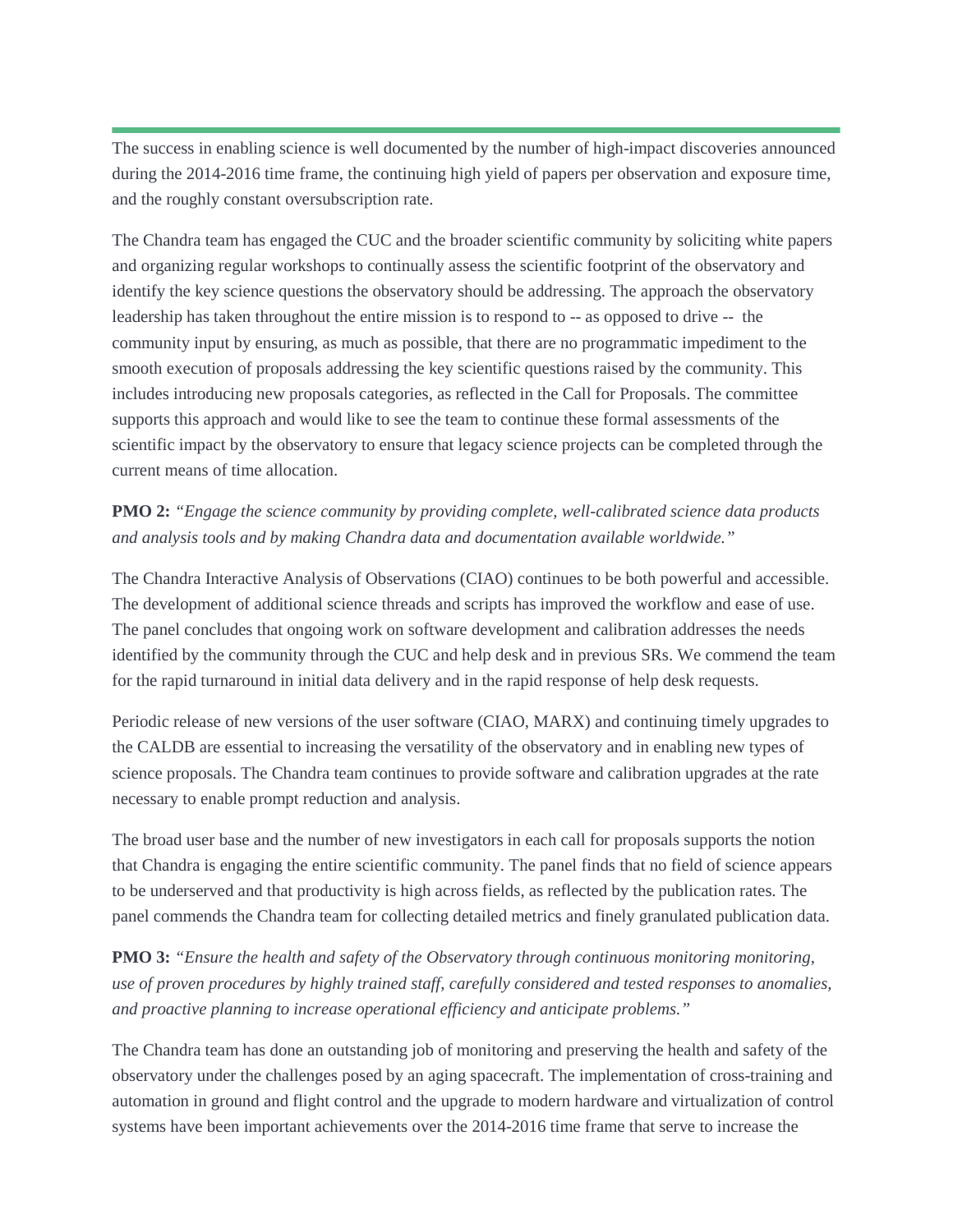productivity of the workforce and to ensure the long-term preservation of core competencies by the observatory staff.

The extensive efforts at understanding and modeling the observatory subsystems' aging efforts have allowed the Chandra team to mitigate the aging effects -- mainly the temperature rise due to degradation of the multilayer thermal blankets and other thermal surfaces -- through the identification of pitch angles associated with heating and cooling. With this information, the mission planners have developed software tools to aid in the development of the observation plan. These activities have resulted in maintaining the excellent observation efficiency of nearly 70% -- the same as in the earliest years of the mission.

The panel agrees with the conclusions of the 2015 Operations Review that the observatory is being run effectively and that mission planning as implemented is achieving the goal of optimizing the observing efficiency.

#### *3. The efficiency of the observatory, and its associated operations center and infrastructure in enabling new science, archival research, and theory.*

Since launch, the Observatory has significantly reduced the operations budget, as expected for a mission in its extended operations phase. Specifically, since launch, the Chandra staff has decreased by over 40%. An additional cut of 9.6 FTE is projected between FY17 and FY20. In addition, thermal degradation is slowly posing more observational and operational constraints. In spite of this, the Observatory remains extremely healthy, as evidenced by the following facts:

1. the observing efficiency has remained maximal, with essentially all science observations executed, with all required constraints;

2. the proposal oversubscription rate remains high, with a mean oversubscription factor of 5.5 that has remained steady for the past decade; larger oversubscriptions, close to 10 in some Cycles, exist for Large Programs;

3. each Cycle sees a significant number of new investigators, with a mean value of 190 new investigators  $(PI's + Co-I's)$  per year on accepted programs;

4. the number of published papers remains high, with over 400 refereed papers per year and remaining steady for the past decade; even more impressively, the mean citation rate per Chandra paper is 35 six years after publication;

5. and strong community interest is evidenced by participation in workshops and white papers.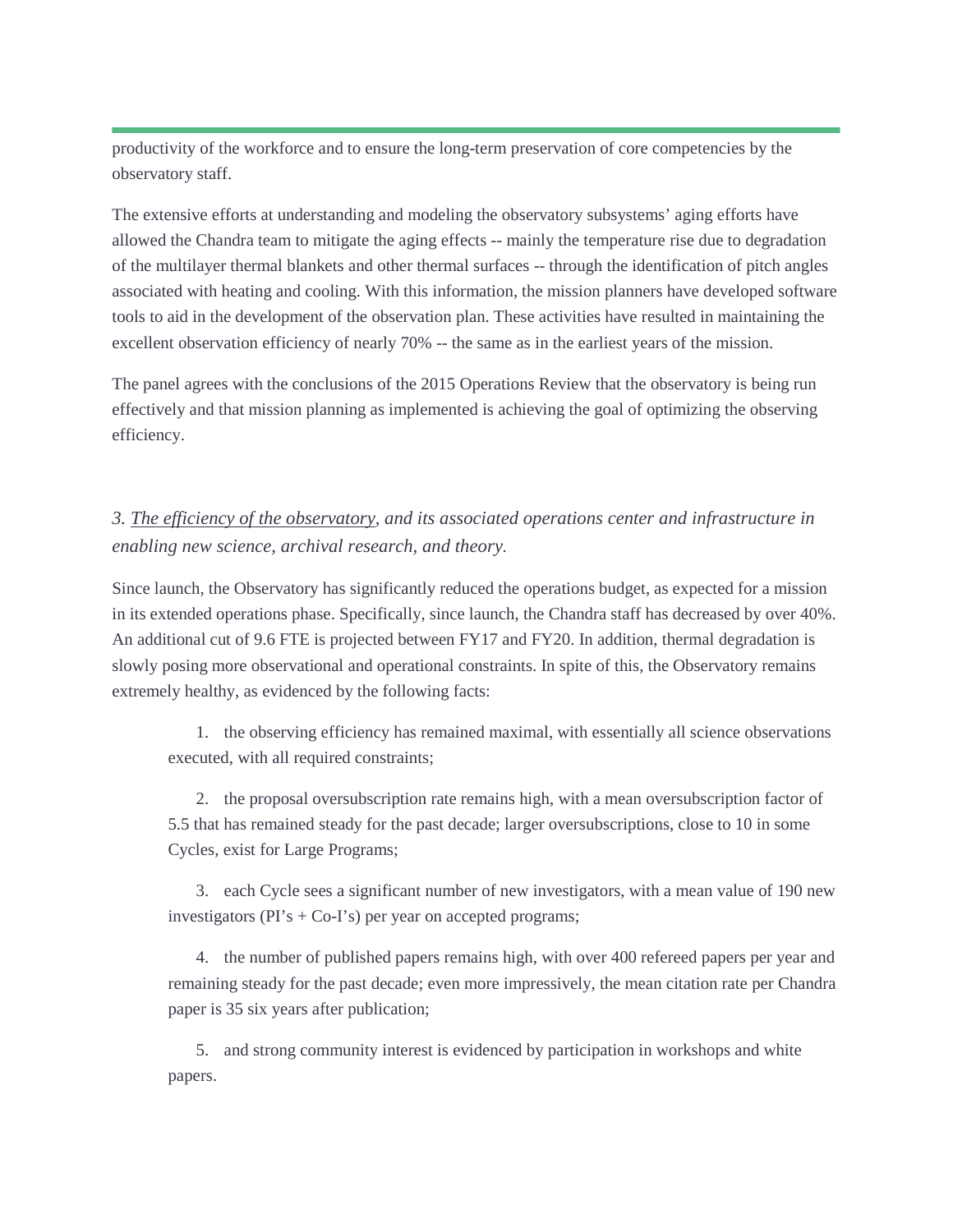The observatory is committed to enabling science as recommended by the community, including new science observations, theory, and archival research. For example, during the last Cycle, a total of 28 theory and archival proposals were accepted, with over \$1.7M in funding distributed to the community.

That said, the panel encourages the project to investigate efficiency savings through evaluation of both science and mission operations. For the former, consideration of the number of FTEs and responsibilities for activities not related to mission operations is appropriate. For the latter, evaluation of lights-out weekend activities is appears to be the correct choice.

The 2014 SR panel found "Much of the data reduction and analysis software is custom-built for Chandra data. While the Panel is confident that there are no significant technical challenges to a prolonged lifetime, in the unlikely event of a failure on the observatory, the Chandra Project needs to have a plan to ensure an orderly transfer of the relevant information to the High Energy Astrophysics Science Archive Research Center (HEASARC)." The CXO project discussed this point with the 2016 SR Panel that the project is considering how to begin preparing such a plan. The SR panel noticed that the project interpreted the 2014 finding to mean that they need to prepare now an executable plan to complete and closeout the final archive. The panel believes this is not warranted at this time but the project does need to look ahead and write down their concepts for completing the archive. This is an important undertaking to do at this time and should be relativity easy task to complete. The Mission Archive Plans ( see http:// …. nasa.gov) prepared by the missions of NASA's Heliophysics Division and submitted to the Heliophysics Senior Review panels is an appropriate example of a concept paper that the CXO project might want to consider. The panel believes that if that CXO project prepares and submits a MAP to their next Senior Review, this would satisfy the finding from the 2014 SR.

### *4. The efficiency of the science and mission operations processes, and identify any obvious technical obstacles to achieving the observatory's science objectives in the next two to four years.*

The 2014 SR panel found "We endorse the concept that to reduce cost, operations and the ground system should be examined by senior engineers from other NASA projects for new ideas that may result in cost efficiencies (we reiterate the findings of the 2012 and 2010 Senior Review Panels)."

In May 2015, the CXC convened a panel of six experts representing a broad cross section of NASA mission operations activities. [Note that science operations were not under the purview of this panel.] The operations review panel was extremely complimentary to the Chandra operations, noting their excellent job maximizing the Chandra science return while being excellent custodians of the spacecraft. The panel of experts found no quick fixes or "low-hanging fruit" to increase cost efficiencies. The panel's report contains several findings intended for the CXO project to investigate and implement as appropriate.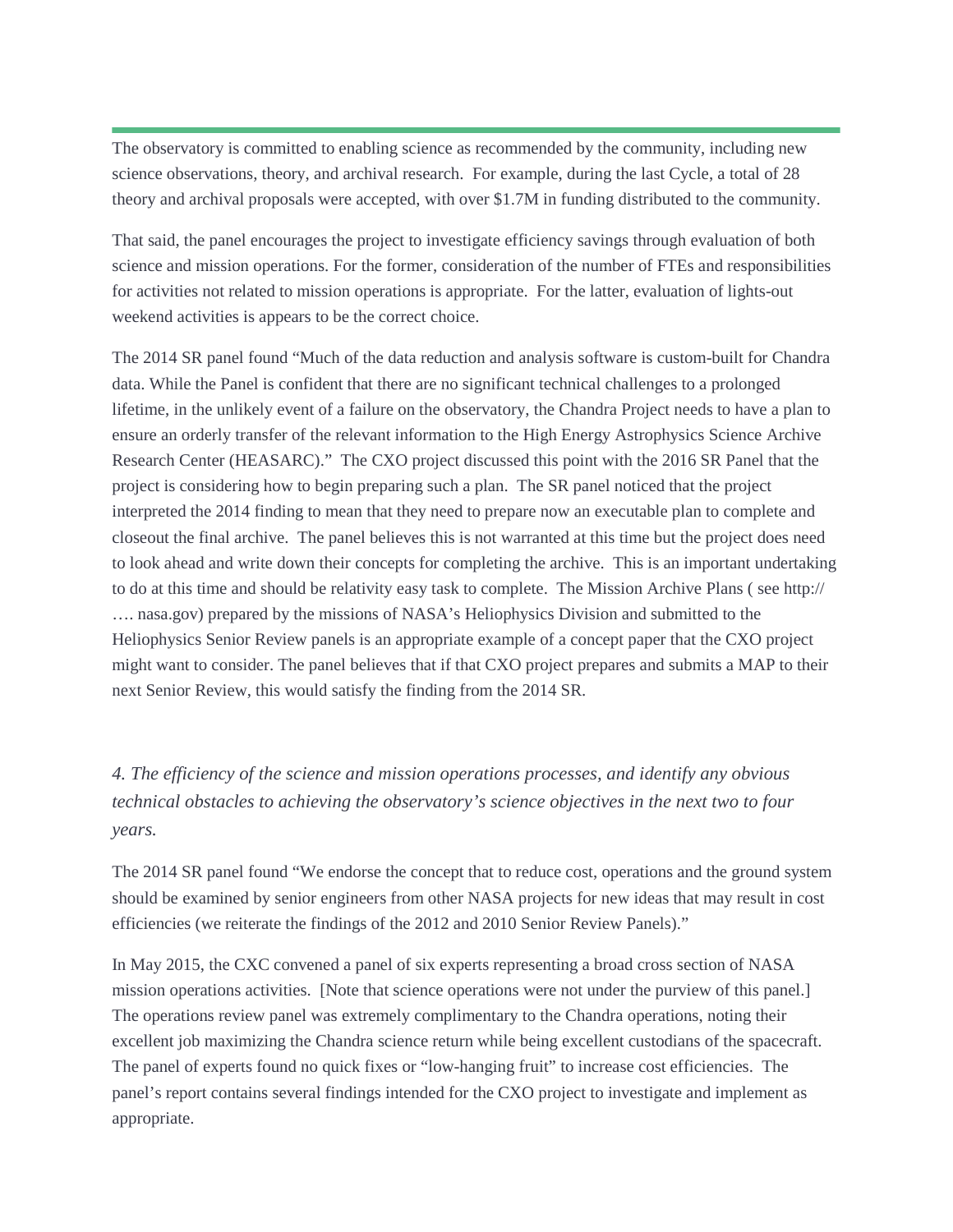During the SR site visit, we were given a briefing on how the project was responding to the operations panel report. The SR review panel finds that the CXO project is taking the correct responses and will make appropriate adjustments to their procedures and operations configurations. An example of one of these adjustments is that CXC had experimented with making two-week observing plans, but found that nearly 100% of schedules required being redone at least once. The CXC has now returned to one-week observing plans. As another example, the project is carefully managing expertise, cross-training, and software development to ensure that operations continues with the same level of support, deemed necessary to maintain a high level of observing efficiency.

Nevertheless, one expert member of the SR panel noted concern that the CXO project suite of software procedures for interacting with the observatory is antique, and is cumbersome and expensive to operate and maintain. The panel complements the project as it continues to investigate operations tools and procedures employed at other NASA-sponsored operations control centers, with the goal of streamlining CXC operations.

Of special interest to the SR 2016 panel was the issue of the deterioration of the MLI and the associated increased heat load to the spacecraft and instrument subsystems. This problem is well known and has the attention of NASA management as well as the CXO user community. The panel received several briefings on how the increased heating is being managed via a number of methods, primarily through sequencing of science targets so as to balance satellite heating and cooling, and making four CCD observations with ACIS the new standard rather than the six which were standard earlier in the mission. In the future, limiting most observations to three CCD's will likely become necessary. While pointing constraints are in place and are getting more restricted, the SR panel agrees with the project that current mitigation steps are permitting the CXO's full science program, with all approved observing programs performed.

The project briefed the panel on steps and studies they are conducting to forecast the increasing heat load to observatory subsystems over the next decade. These studies show that CXO should be able to successfully conduct its approved science programs for at least the next five years using the current mitigation strategies, with little change in science efficiency expected. The CXO project will continue to the monitor the heating problem and impacts to the subsystems and observing programs; if the situation worsens, NASA management and the observing community will be informed. The heating issue could the limiting technical constraint to the lifetime of the observatory. Future SR panels will evaluate the expected time scale that on which threshold is expected.

*5. The overall quality of observatory stewardship, and the usage of the allocated funds, in light of overall limited financial resources, to maximize science quality, observational efficiency, and return on investment.*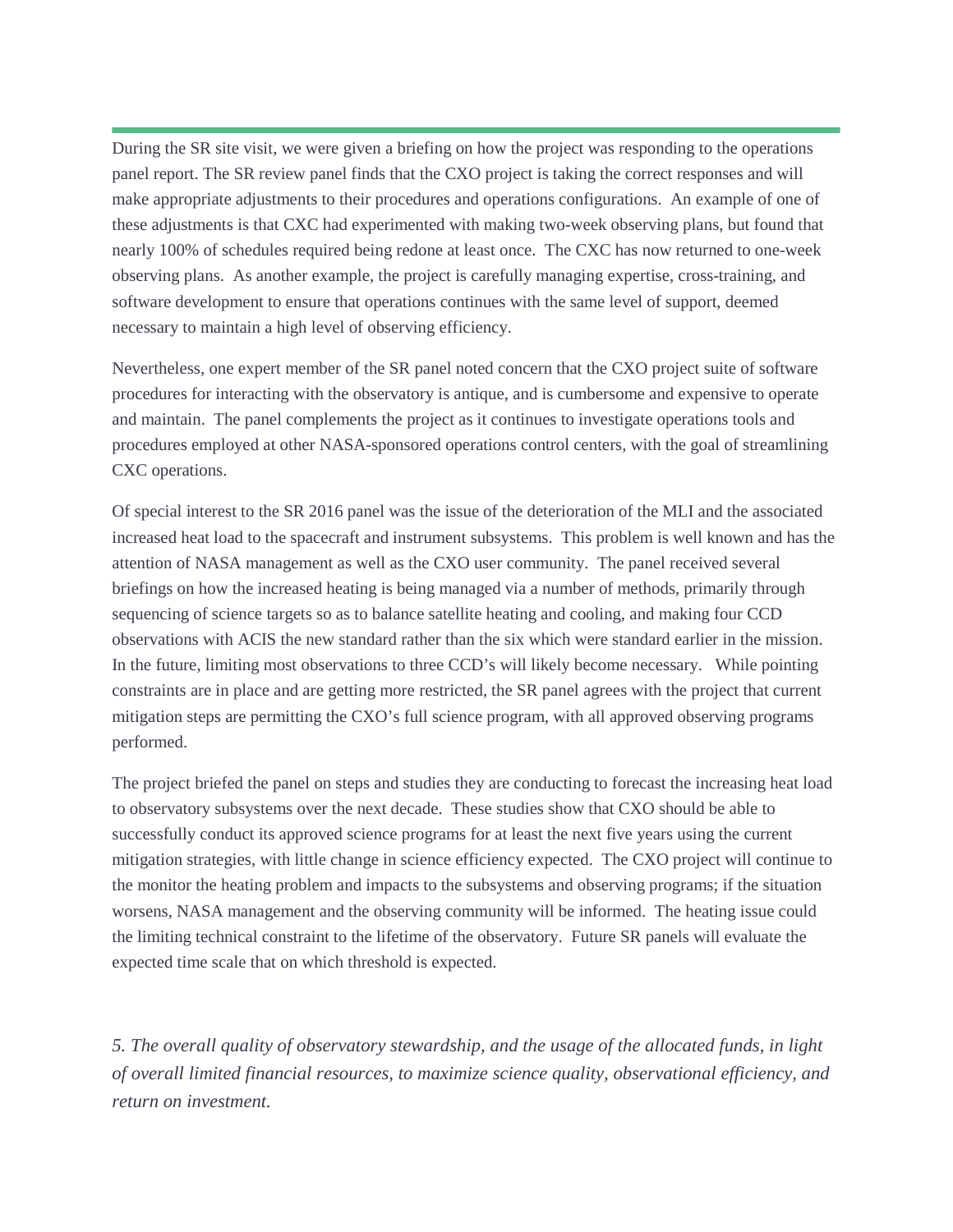The stewardship of the observatory remains exemplary. The Project's highest priorities are to maximize the scientific return of the observatory while maintaining the health and safety of the instruments and spacecraft. The Project's staff members remain vested in and dedicated to continued long term success and operation of the mission. The cross-training of and multi-tasking by very capable people, along with the development of effective monitoring tools, has mitigated the disadvantages of a more than 40% reduction in FTE since 2002.

The operations team has maintained a highly efficient scheduling of the telescope, with allowances for target of opportunity and director's discretionary programs, which is well-balanced with risk mitigation for the deteriorating thermal regulation of the telescope. The operations team has done a commendable job in tracking and projecting the thermal hazards that affect the health of the observatory, and making appropriate adjustments to the scheduling and operations to prolong the health of the facility.

While Chandra has had to make several cost-cutting efforts that challenge the balance of efficiency with high-quality scientific return, the Project clearly sees its grants program (including the general investigator program) as a protected resource, and has worked to see that it retains the same level of funding. This is good, as there is a perceived "funding-floor" in the timely dissemination of important results. Flat or stagnant GO funding, without modest accommodations for inflation, will necessarily reduce the overall scientific return.

The science allocation process through the annual CXC peer reviews remains highly effective in maximizing the breadth of astrophysical science addressed by Chandra. The oversubscription rate is healthily high, and insures strong science is executed. The directorate values a proposal-driven process for determining the science directives of the observatory. This strategy appears to be working well, and there are no obvious deficiencies in the allocations to any specific science area, or proposal size. Continued reevaluation of these allocations, weighing them against publication productivity metrics, is an important task for the project to maintain.

The success rates for female PIs has been essentially equivalent to those for male PIs over the Chandra lifetime, which seems better than most other observatories. The panel feels that is important to ensure that the reward fractions are commensurate with representation in the community, and to reduce factors for unconscious bias in the science review process. Steps to this end made by the CXC in concert with other NASA facilities and the community as a whole are important

The SRP supports the team's careful and conservative approach to mitigation of the contamination in the ACIS blocking filter. We concur that it is important for the team to continue data collection, including assessment of the impact on observing efficiency through community surveys and the peer review process, and to involve the CUC and the community in the process where feasible.

The Chandra team has developed a work-around to compensate for the loss of the EPHIN radiation monitor that had been used to safe the instruments during times of high particle fluences. Flight software was changed to use the HRC anticoincidence subsystem to turn off the instruments. Returning to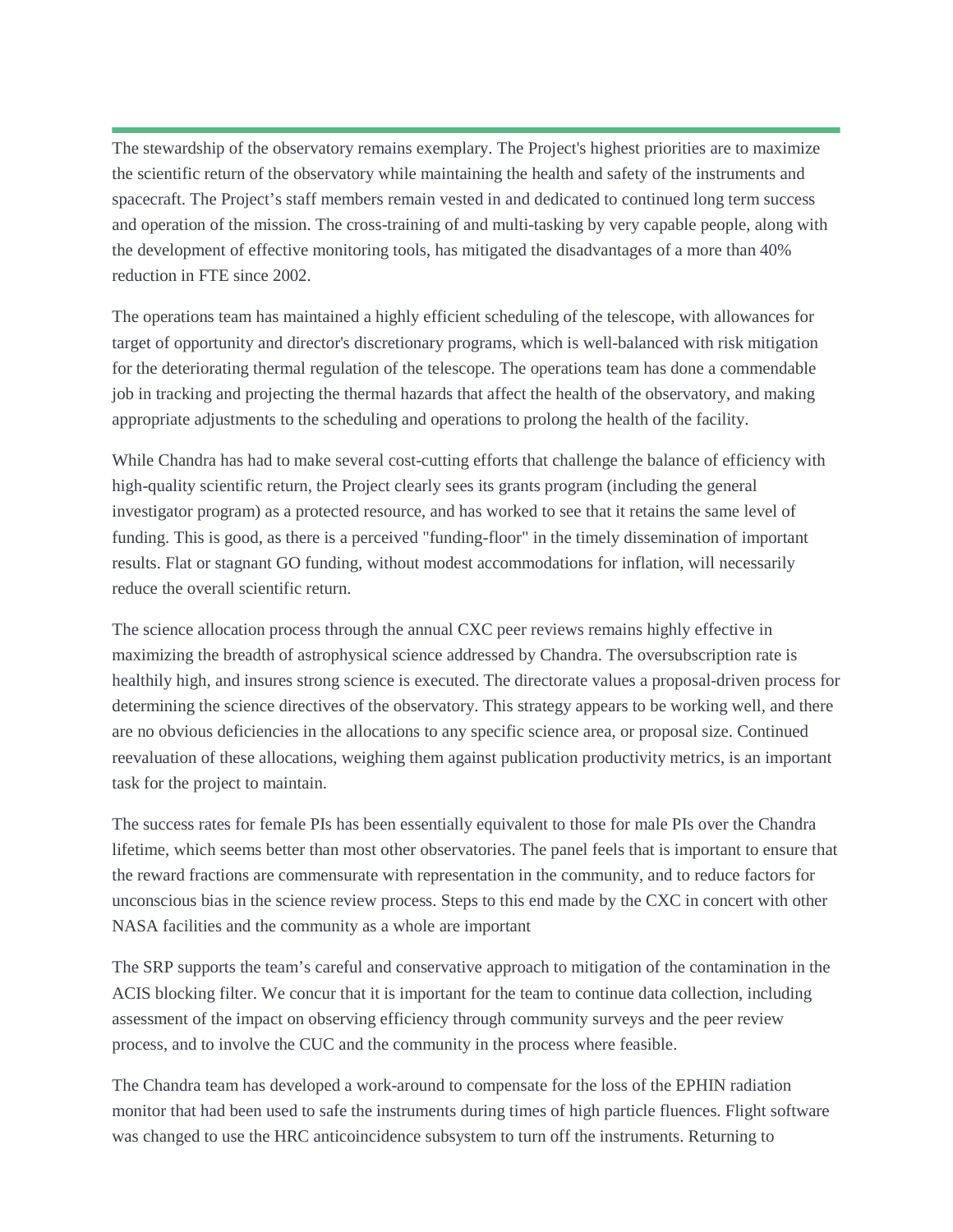operation after a radiation event is now based upon data from the GOES satellites indicating the high radiation environment had abated. This procedure was based upon Chandra studies of the correlation of the GOES data with that of the HRC anticoincidence system before the failure of the EPHIN instrument.

As a result of the failure of one thruster and concerns for a second one, the Chandra flight software team has developed new software to permit operating an arbitrary combination of thrusters chosen from among the two thruster banks.

#### *6. Relevant findings that would enhance the science return of the mission within its available resources.*

1. *Productivity and Impact:* The panel finds that Chandra continues to be a highly productive observatory with high impact on most of the science fields identified in the 2010 Decadal Survey, and the NASA/SMD Science Plan and Roadmap. **See Section 2**

2. *Stewardship*: The Chandra team has met the Goals set out in the three PMOs to continue its excellence in stewardship of the Chandra observatory, timely distribution of well-calibrated data to users, and maintenance of the Chandra archive. This excellence is profound in the face of an aging spacecraft and instruments. **See Sections 1,2**

*3. Enabling Science:* The success in enabling science is well documented by the number of high-impact discoveries announced during the 2014-2016 time frame, the continuing high yield of papers per observation and exposure time, and the roughly constant rate of oversubscription of the time awarded in the peer review process. **See Section 2**

4. *Publications and Proprietary Period:* The median time from observation to publication of approximately 2.4 years suggests that the nominal GO grant duration of 1-2 years and the proprietary period of 1 year are still appropriate at this point in the mission. **See Section 2**

*5. Community Engagement:* The Chandra team has engaged the CUC and the broader scientific community through regular workshops in an assessment of the scientific footprint of the observatory and to establish the key science questions the observatory should be addressing. **See Section 2**

*6. Software Development and Calibration:* The Chandra team continues to provide software and calibration upgrades at the rate necessary to enable prompt reduction and analysis. The panel concludes that ongoing work on software development and calibration addresses the needs identified by the community through the CUC and help desk and in previous Senior Reviews. **See Section 2**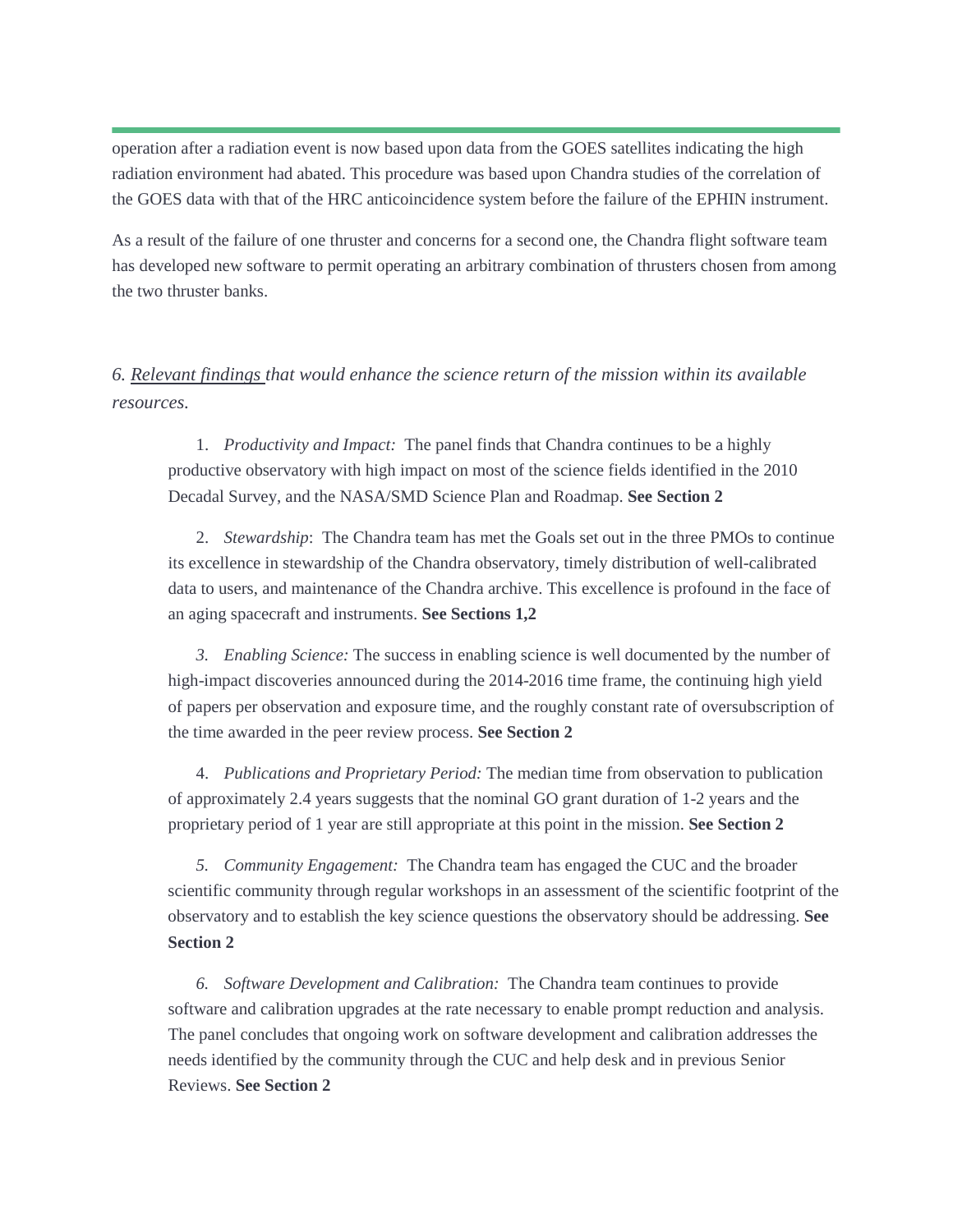*7. Publication Metrics:* The panel commends the Chandra team for collecting detailed metrics and finely granulated publication data. **See Section 2**

8. *Reduction of Operations Budget*: Since launch, the Observatory has significantly reduced the operations budget, as expected for a mission in its extended operations phase. **See Section 3**

*9. Transfer of Archive to HEASARC:* The panel believes that a detailed plan for the transfer of the Chandra data archive to the NASA HEASARC is not warranted at this time but the project does need to look ahead and record their concepts for completing the archive. **See Section 3**

*10. Response to Operations Review:* The SR review panel finds that the CXO project is taking the correct responses and will make appropriate adjustments to their procedures and operations configurations. **See Section 4**

11. *Cross-training:* The cross-training of and multi-tasking by very capable people, along with the development of effective monitoring tools, has mitigated the disadvantages of a more than 40% reduction in FTE since 2002. **See Section 5**

12. *Release of Second Chandra Source Catalog:* The continued development of the Chandra X-ray Source Catalog with future observations will provide the scientific community with a powerful tool for enhanced scientific return. **See Section 1**

13. *The establishment in Cycle 18 of the Joint Large Proposal Program (JLPs)*: The Joint Contingent Large Project proposal opportunity is a strong beginning to promote large multiwavelength observational campaigns. **See Section 1**

14. *Reallocation of time for Large Programs*: The CXC team discontinued the X-ray Visionary Programs (XVPs) and increased the minimum amount of time required for Large Programs from 300ks to 400ks. We believe it is important for the Director to continue assessing the effectiveness of the peer review structure and adjust upcoming calls for proposals based on that assessment in consultation with the CUC and input from the community. [SH] **See Section 1**

15. *Seamless continuation of the CXO observing program despite age-related degradation issues:* The SRC highly commends the stewardship of the CXC in avoiding losses of observing time by effective mitigation of multiple issues. **S**ee **Section 4**

16. *Mitigation of Aging Effects*: The Chandra team has done an outstanding job of monitoring and preserving the health and safety of the observatory under the challenges posed by an ageing spacecraft. **See Section 2,4**

*17. Efficient Scheduling:* The operations team has maintained a highly efficient scheduling of the telescope, with allowances for target of opportunity and director's discretionary programs,